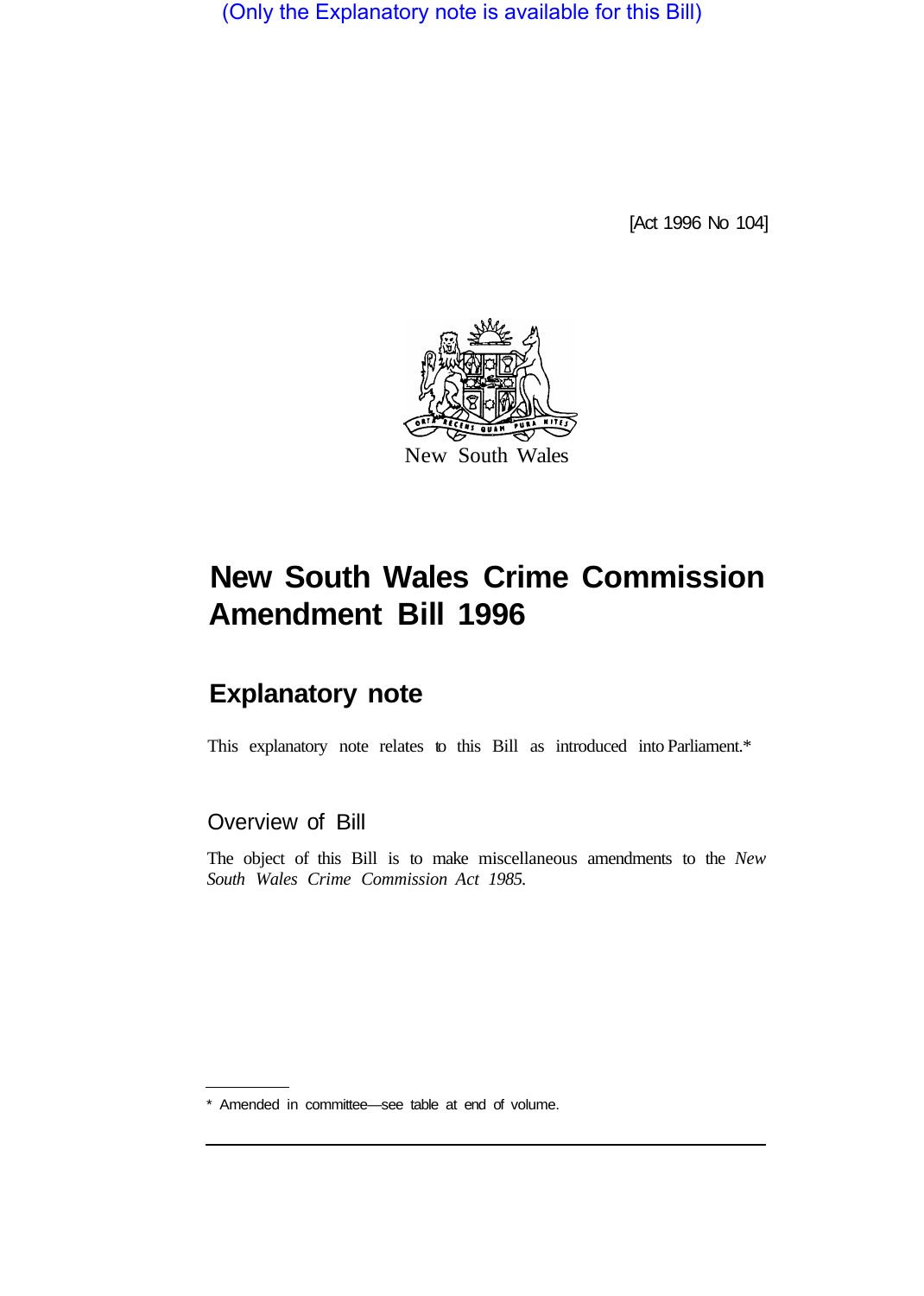Explanatory note

# Outline of provisions

**Clause 1** sets out the name (also called the short title) of the proposed Act.

**Clause 2** provides that the proposed Act will commence on a day or days to be proclaimed.

**Clause 3** gives effect to the schedule of amendments to the *New South Wales Crime Commission Act 1985.* 

**Clause 4** gives effect to the schedule of amendments to other Acts.

#### **Membership of Commission and appointment of Commissioner and Assistant Commissioners**

**Schedule 1 [9]** provides for the Commission to consist of one or more (instead of two or more) members. The members of the Commission are to be the Commissioner for the New South Wales Crime Commission (currently known as the Chairperson of the Commission) and, if any Assistant Commissioners are appointed, the Assistant Commissioners.

**Schedule 1 [10]** and **[43]** insert proposed sections 5A–5C and Schedule 1 into the Act to provide for the appointment of the Commissioner and Assistant Commissioners and make provision generally concerning those offices. Clause 1 of Schedule 1 makes it clear that only a person with special legal qualifications (see section 3 (4) of the Act) may be appointed as Commissioner or Assistant Commissioner. Schedule 1 also provides for the appointment of an acting Commissioner or Assistant Commissioner in the absence or illness of the Commissioner.

**Schedule 1 [11]** replaces section 9 of the Act (which relates to delegation of the functions of the Commission) with a new provision that enables functions to be delegated by the Commissioner, Assistant Commissioners and members of staff of the Commission. The power to delegate functions to members of staff excludes delegation of certain powers such as a power to issue a warrant for arrest of a person or to require a person to appear before the Commission and produce documents and things (proposed section 9 (4)).

**Schedule 1 [1], [2], [4], [12], [16], [30], [35], [44]** and **[45]** make consequential amendments to the Act, including alterations of references in the Act to the "Chairperson" to "Commissioner" and provisions relating to hearings of the Commission.

**Schedule 2** makes consequential amendments to other Acts to alter references to the "Chairperson" to the "Commissioner".

Explanatory note page 2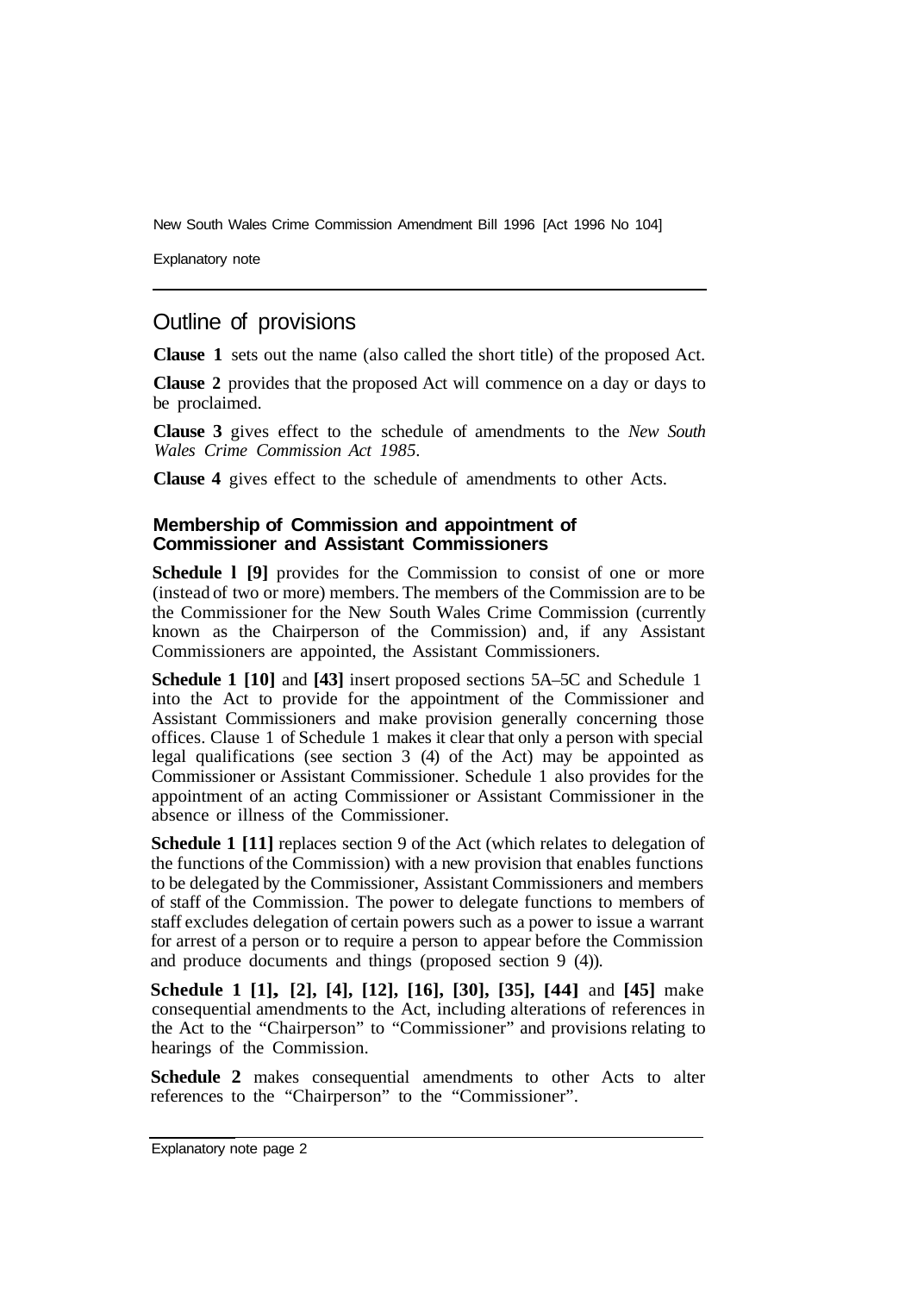Explanatory note

**Schedule 1 [48]** provides for the existing Chairperson of the Commission to be the Commissioner for the remainder of his or her term of office as Chairperson and includes provision to ensure that the alteration in the name of the office is reflected in references elsewhere in the law. It also makes it clear that the change in the number of members of the Commission does not affect any of its functions.

#### **Review of police inquiries**

**Schedule 1 [3]** amends the definition of *investigation* in section 3 to make it clear that the Commission's powers of investigation extend to the review of police inquiries into matters relating to criminal activities.

#### **Criminal activities that may be investigated**

**Schedule 1 [5]** and **[6]** redefine *relevant offence* to include within its ambit certain offences that involve fraud and that the Management Committee is satisfied are sufficiently serious to warrant investigation by the Commission or that should be investigated in the public interest.

**Schedule l [7]** sets out some of the matters that the Management Committee is to take into account in determining whether an offence that involves fraud is sufficiently serious to warrant its investigation by the Commission.

The proposed amendments do not alter the existing provisions of the definition that exclude from the ambit of the definition offences such as those for which the maximum penalty of imprisonment is a period of less than 3 years (see paragraphs  $(c)$ – $(e)$  of the definition).

Under the Act, the Management Committee has the function of referring matters relating to relevant criminal activities to the Commission for investigation. Relevant criminal activities are circumstances implying, or any allegations, that a relevant offence may have been, or may be being, or may be about to be, committed. The Committee cannot refer such a matter to the Commission for investigation unless it is satisfied that ordinary police methods of investigation into the matter are unlikely to be effective.

The proposed amendments alter the definition as follows (matter to be omitted is shown struck through, and matter to be inserted is shown in square brackets):

*relevant offence* means:

- (a) a serious drug offence that involves substantial planning and organisation, or
- any other offence that involves substantial planning and organisation  $(b)$ and that involves, or is of a kind that ordinarily involves, the use of sophisticated methods and techniques.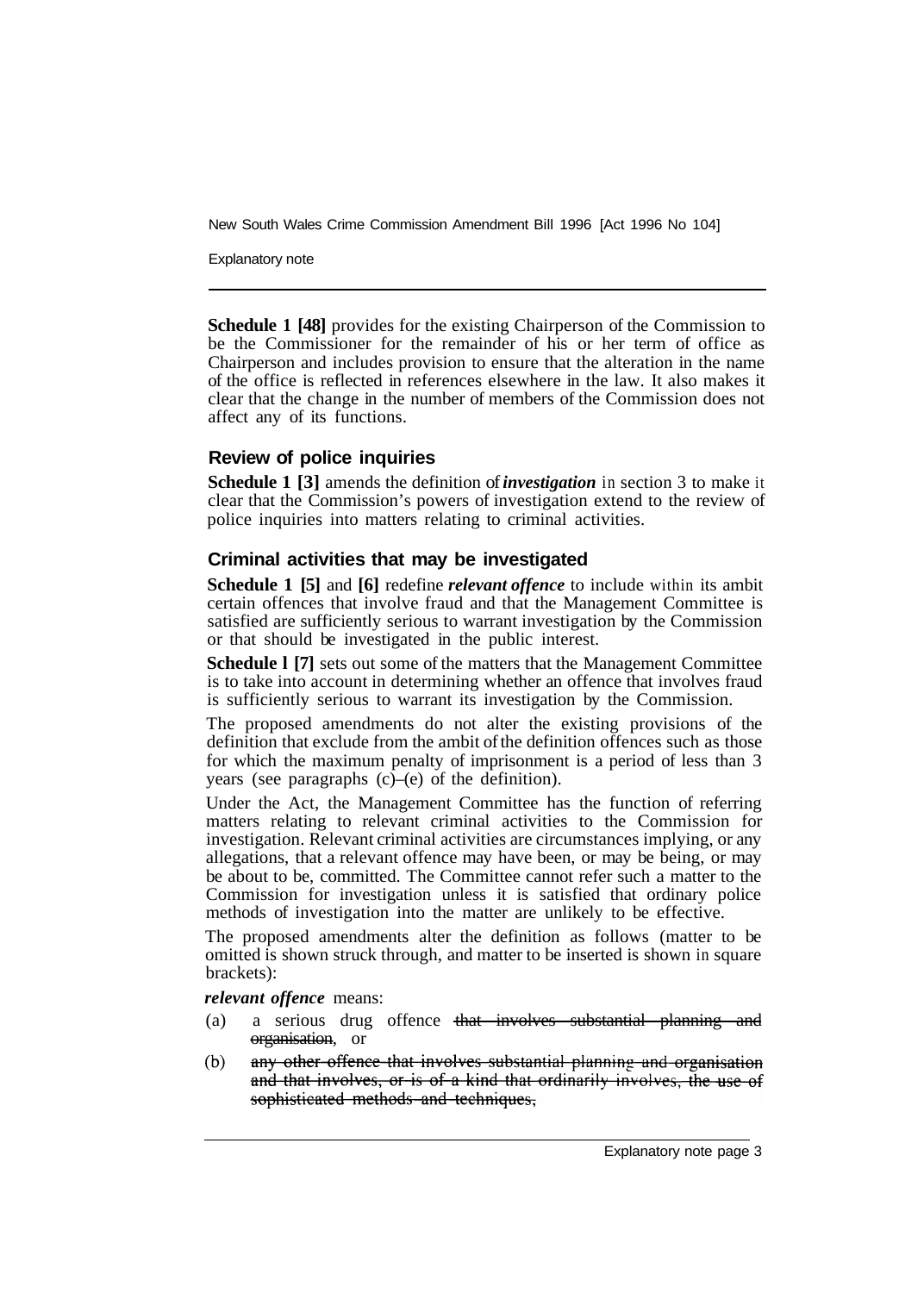Explanatory note

[(a1) an offence that involves fraud and that the Management Committee is satisfied is sufficiently serious to warrant its investigation by the Commission, or

any other offence for which the Management Committee is satisfied that:

- (i) the investigation of the offence by the Commission is in the public interest, and
- (ii) the use of the Commission's functions may be necessary to fully investigate the offence,]

but:

- does not include an offence the time for the commencement of a prosecution for which has expired, and (c)
- does not include an offence for which there is no penalty of imprisonment, and (d)
- does not include an offence for which the maximum penalty of imprisonment is a period of less than 3 years. (e)

#### **Notes**

**Schedule 1 [8]** inserts a machinery provision to make it clear that notes included in the Act are explanatory and do not form part of the Act.

#### **Procedure at hearings**

**Schedule 1 [13]** inserts proposed sections 13A and 13B into the Act. Proposed section 13A states that the Commission is not bound by the rules or practice of evidence. Proposed section 13B gives the Commission a limited power to refuse to allow a particular legal practitioner to represent a particular witness at a hearing conducted by the Commission for the purposes of an investigation.

#### **Production of documents and attendance of witnesses**

**Schedule l [15]** and **[18]** make amendments (proposed sections 16 (1A) and 17 (2B)) that will enable the Commission to require the immediate attendance of witnesses in certain circumstances and the immediate production of documents and things.

**Schedule 1 [18]** also inserts proposed section 17 (2A) into the Act to enable a notice requiring the production of documents to specify persons who may be required to comply with the requirement.

**Schedule 1 [19]** removes the existing provisions relating to the grounds on which a person may resist a requirement to produce a document or thing.

Explanatory note page 4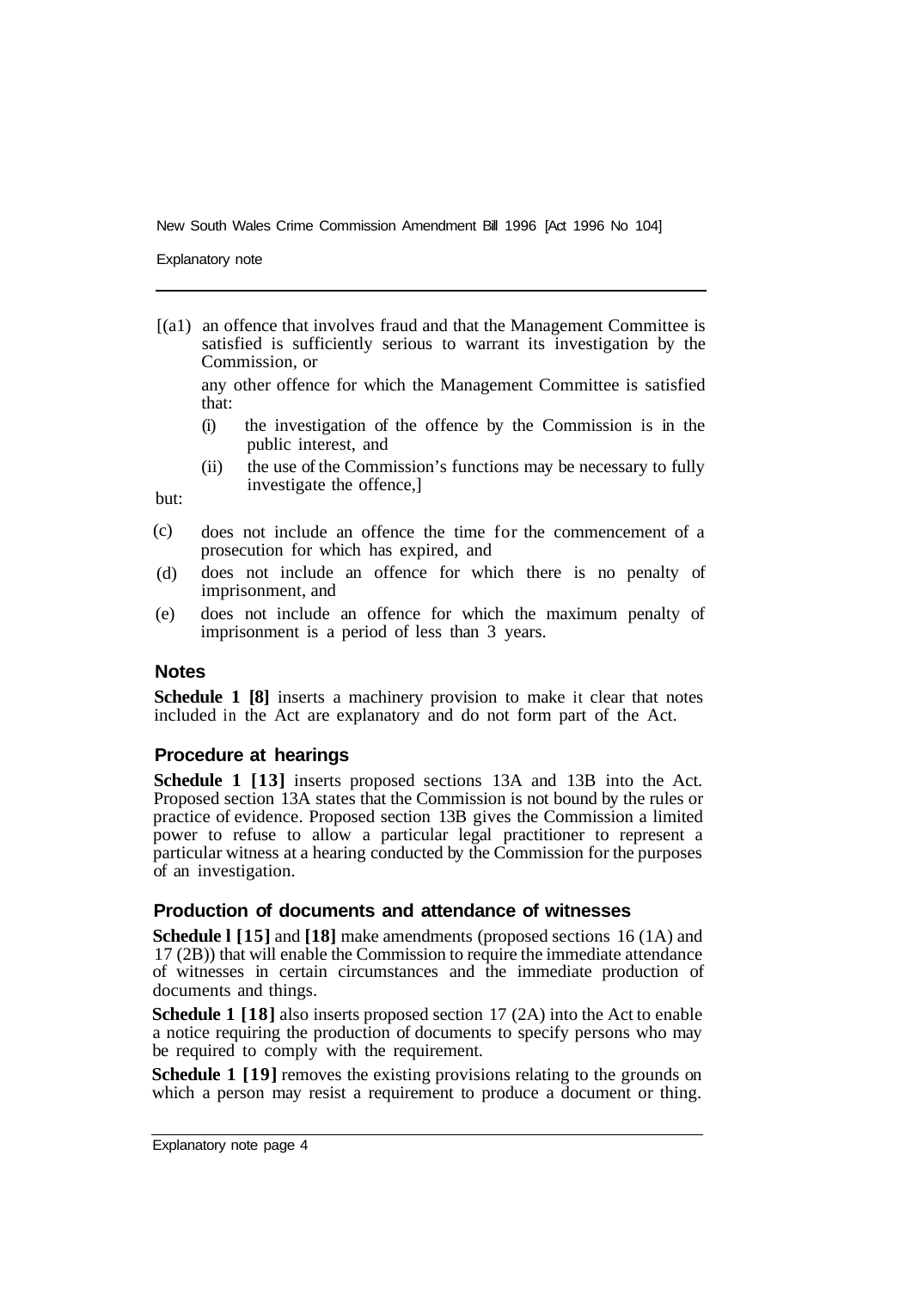Explanatory note

**Schedule 1 [20]** inserts proposed sections 17A and 17B. The proposed sections replace the existing procedure applying when a person claims an entitlement to refuse or fail to produce a document or thing with a new simplified procedure. Under the proposed sections, when suck a claim is made the document or thing concerned must be deposited with the Commission so that it may immediately be sealed and retained in safe custody pending a hearing of the Commission and the person summoned to appear at the hearing. At the hearing, the Commission has the opportunity to withdraw the requirement to produce. If it insists and the person still refuses to produce the document or thing, the provisions of proposed section 18B **(Schedule 1 [24])** and the existing provisions of section 19 relating to applications to the Supreme Court for review of decisions of the Commission concerning refusal to produce documents at a hearing will apply.

**Schedule l [14]** and **[25]–[29]** make consequential amendments.

#### **Attendance of inmates before Commission**

**Schedule 1 [17]** inserts proposed section 16A into the Act. Proposed section 16A simplifies the procedure for securing the attendance of inmates before the Commission by enabling the Commission to serve an order on the governor of a correctional centre directing the governor to produce the inmate. At present, the attendance of an inmate requires both the issue of a summons and the making of a separate order by the Commissioner of Corrective Services under section 29 of the *Correctional Centres Act 1952.* 

An inmate was known as a prisoner until the commencement of Schedule 5 to the *Prisons Amendment Act 1996,* which also renamed the *Prisons Act I952* as the *Correctional Centres Act 1952.* 

#### **Issue of arrest warrants**

**Schedule 1 [23]** enables the Commissioner to issue a warrant for the arrest of a person who has failed to attend the Commission in answer to a summons or who has indicated by word or action an intention not to comply with such a summons.

**Schedule 1 [38]** requires the Commission to report the issue of warrants to the Management Committee and **Schedule 1 [39]** and **[40]** require particulars of the issue of warrants to be included in the Commission's annual report, but not particulars that would identify the persons against whom the warrants were issued.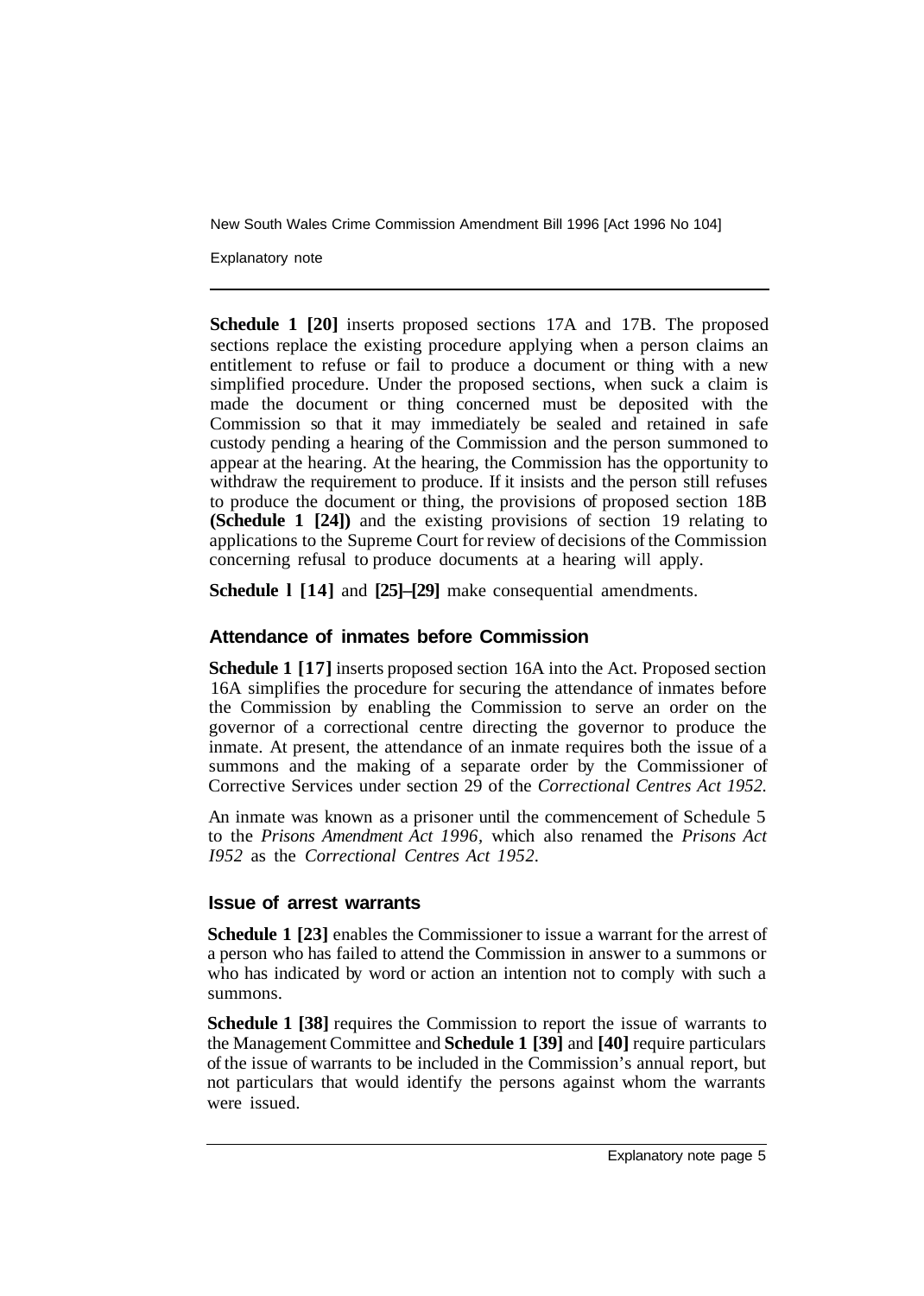Explanatory note

#### **Privilege**

**Schedule 1 [20** inserts proposed section 18B which recasts the provisions relating to the way in which a claim of privilege on the ground of self-incrimination is to be dealt with so as to bring them into substantial conformity with section 37 of the *Independent Commission Against Corruption Act 1988.* **Schedule 1 [21]** and **[22]** make consequential amendments.

#### **Cabinet documents and proceedings**

**Schedule l [24]** inserts proposed section 18C, which is a provision (based on section 22 of the *Ombudsman Act 1974)* that makes it clear that the Commission cannot require any person to produce a Cabinet document or answer any question relating to confidential proceedings of Cabinet.

#### **lndemnities and undertakings**

**Schedule 1 [31]** inserts proposed section 21A into the Act which enables the Commission to recommend to the Attorney General that a person be granted an indemnity from prosecution or that an undertaking be given that information in answers or documents will not be used in evidence against a person. The proposed section is in the same terms as section 49 of the *Independent Commission Against Corruption Act 1988.* 

#### **Membership of Management Committee**

**Schedule 1 [33]** and **[36]** reduce the membership of the Management Committee from 5 to 4 by removing the Chairman of the Police Board of New South Wales from membership.

**Schedule 1 [34]** and **[35]** make consequential amendments.

#### **Protection from liability**

**Schedule l [32]** inserts proposed section 23 (4) and (5) into the Act to expand the protection from liability given to persons summoned to appear before the Commission or to produce documents or things to the Commission.

#### **Secrecy**

**Schedule 1 [37]** extends the secrecy provisions of the Act to apply them to persons outside the Commission who are lawfully given access to information by it on a confidential basis.

Explanatory note page 6